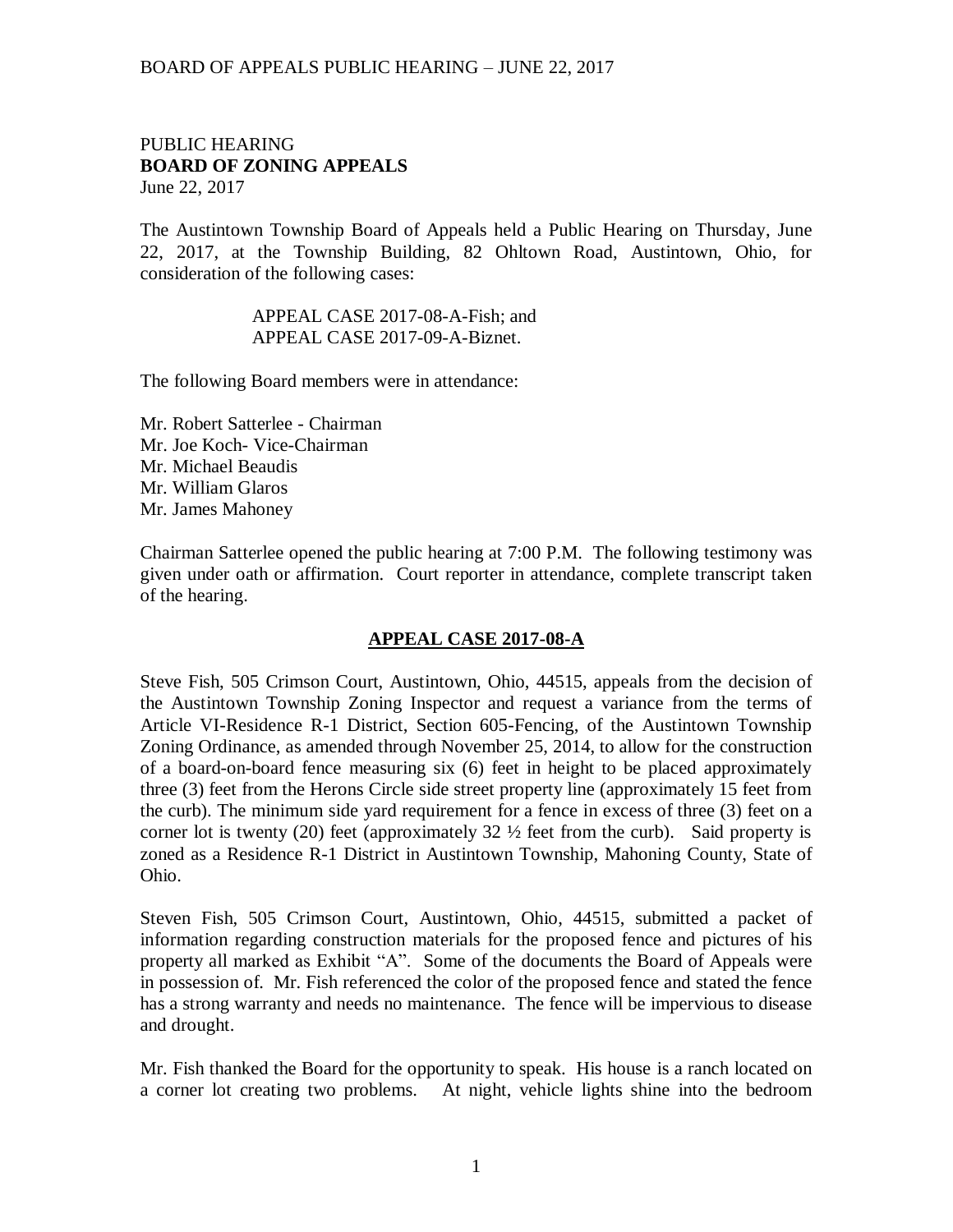window closest to the street as detailed in the picture. Second, the back side of the home, porch, and rear yard are exposed to everyone's view and there is no privacy, peace, or enjoyment. A fence is preferred over landscape plant material and he referenced three opinions from landscapers as to why a fence would be preferable to trees. The proposed fence will be constructed of eco-friendly composite materials resistant to disease, fungus, drought, bugs, and decay. The fence material is guaranteed to keep its color and form without any on-going maintenance for a period of 15 years. Mr. Fish stated it was his opinion that a fence was a better short-term and long-term solution to his problem. He referenced approval from the community home owner's association and stated the fence will not interfere with the safety or movement of vehicles or drivers.

Mr. Satterlee observed the fence would not present a good view for the neighbors across the street. Mr. Fish made reference to his window and the proposed fence. Mr. Satterlee observed evening traffic most likely creates more lighting problems for neighbors across from the circle. Mr. Fish advised as to what he was experiencing.

Mr. Beaudis referenced the Mick Sarget letter as not being on letter head with two additional names on it and no signatures. He questioned if the signatories had actually seen the property. Mr. Fish stated he could get the letter signed.

Mr. Beaudis took issue with the statements in the first paragraph of the letter and observed within the neighborhood there are four or five examples of arborvitaes used for screening that are planted in the ground or on raised beds. He observed arbs grow quick and the letter will have no bearing on him supporting the request.

Mr. Fish stated he planted three blue spruce trees in the back yard and one died for the reasons outlined in the letter and two are barely alive. Mr. Beaudis asked if he planted the trees. Mr. Fish advised the blue spruce trees were planted by professionals; however, he was not there to oversee the work. Mr. Beaudis asked if he has had the soil tested. Mr. Fish answered in the affirmative but stated he does not have the results and his yard is not conducive to a lot of organic material. Mr. Beaudis recommended a soil test.

Mr. Satterlee stated it is a beautiful neighborhood and it was his opinion the request takes away from the beauty and open look and will change the characteristics of the neighborhood. Mr. Fish thanked him for his observation.

Mr. Satterlee asked if he considered a three-foot fence. Mr. Fish stated a three-foot fence would not give him privacy. Mr. Satterlee observed six homes are on Crimson Court and asked Mr. Fish if he was more concerned about the neighbors across the street in terms of privacy. Mr. Fish started they were both concerns. Once the back porch was built he observed how exposed he was and it bothers him. Mr. Satterlee observed that a six-foot fence near the road is an issue with him as a Board member.

Mr. Beaudis inquired about a six-foot fence off the back of his house with a gate over the driveway. Mr. Fish stated he did consider that but doesn't see a viable way to do it to make it look good. Mr. Beaudis asked what the difference was versus being closer to the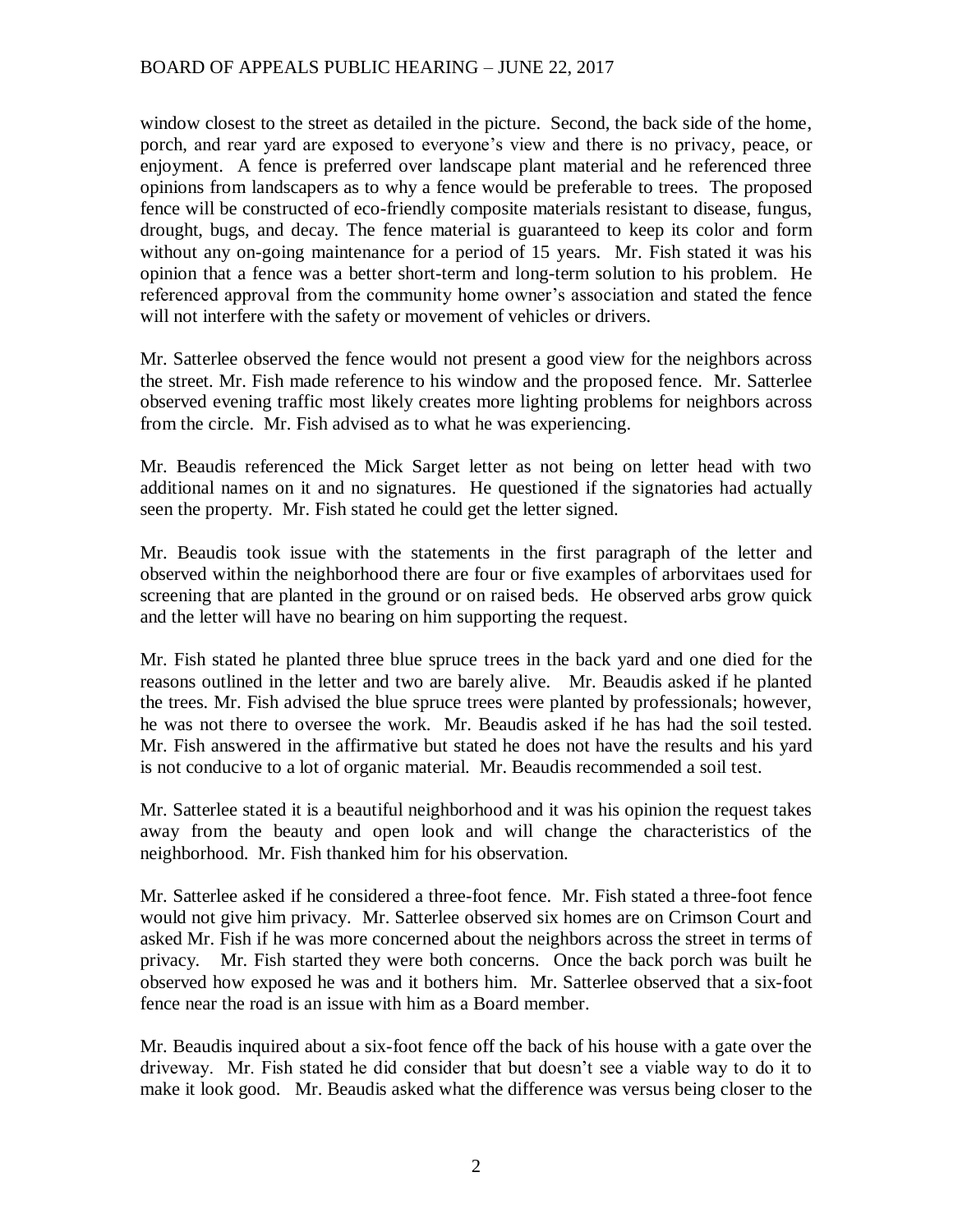road. Mr. Fish stated the overall look with a fence gate would not be appealing and more of a distraction to the neighborhood. He referenced the meticulous work he has done to the home to make it look as good as it can. Mr. Beaudis advised if he came off the house he would not need a variance.

Mr. Satterlee asked if he has considered blinds on the back porch. Mr. Fish stated that is not something he likes and it would take away from the look of the porch.

No one else in attendance to speak for the request.

Ryan Bodine, 6212 Herons Circle, stated he lives across the street and understands his concerns about privacy but prefers to see landscaping along Herons Boulevard versus a fence close to the curb all the way around. He referenced the house at the corner of Herons Boulevard and Herons Circle with landscaping screening in their backyard as very nice. Mr. Satterlee explained he can place a three-foot fence with no variance. Zoning Inspector Crivelli advised he can place a six-foot fence off the corner of his house with no variance requirement.

No one else in attendance to speak against the request.

The Board adjourned into executive session at 7:27 P.M.

The Board reconvened from executive session at 7:36 P.M.

**2017-08-A-Fish:** Motion by Mr. Beaudis to disapprove the side yard variance as it would change the character of the neighborhood and the request is a substantial variance to the side yard requirement.

Seconded by Mr. Glaros.

Roll call vote: Mr. Beaudis – Yes; Mr. Mahoney – Yes; Mr. Glaros - Yes; Mr. Koch – Yes; and Mr. Satterlee – Yes.

Zoning Inspector Crivelli advised Mr. Fish he has 30 days to file an appeal of the decision in Mahoning County Common Pleas Court. He also advised he can construct a fence that meets the zoning setback requirements.

## **APPEAL CASE 2017-09-A**

Biznet ,Inc. 1156 West Western Reserve Road, Youngstown, Ohio, 44514, on behalf of All-Star Management, Inc., 83 Beckwith Place, Rutherford, New Jersey, 07070, appeals from the decision of the Austintown Township Zoning Inspector and request a variance from the terms of Article XVIII-Signs, Section 1807-Billboard Signs-Paragraphs 1 & 7, of the Austintown Township Zoning Ordinance, as amended through November 25, 2014, to allow for the conversion of an on-premise advertising sign to a digital offpremise billboard sign placed approximately 1,380 feet from an existing billboard sign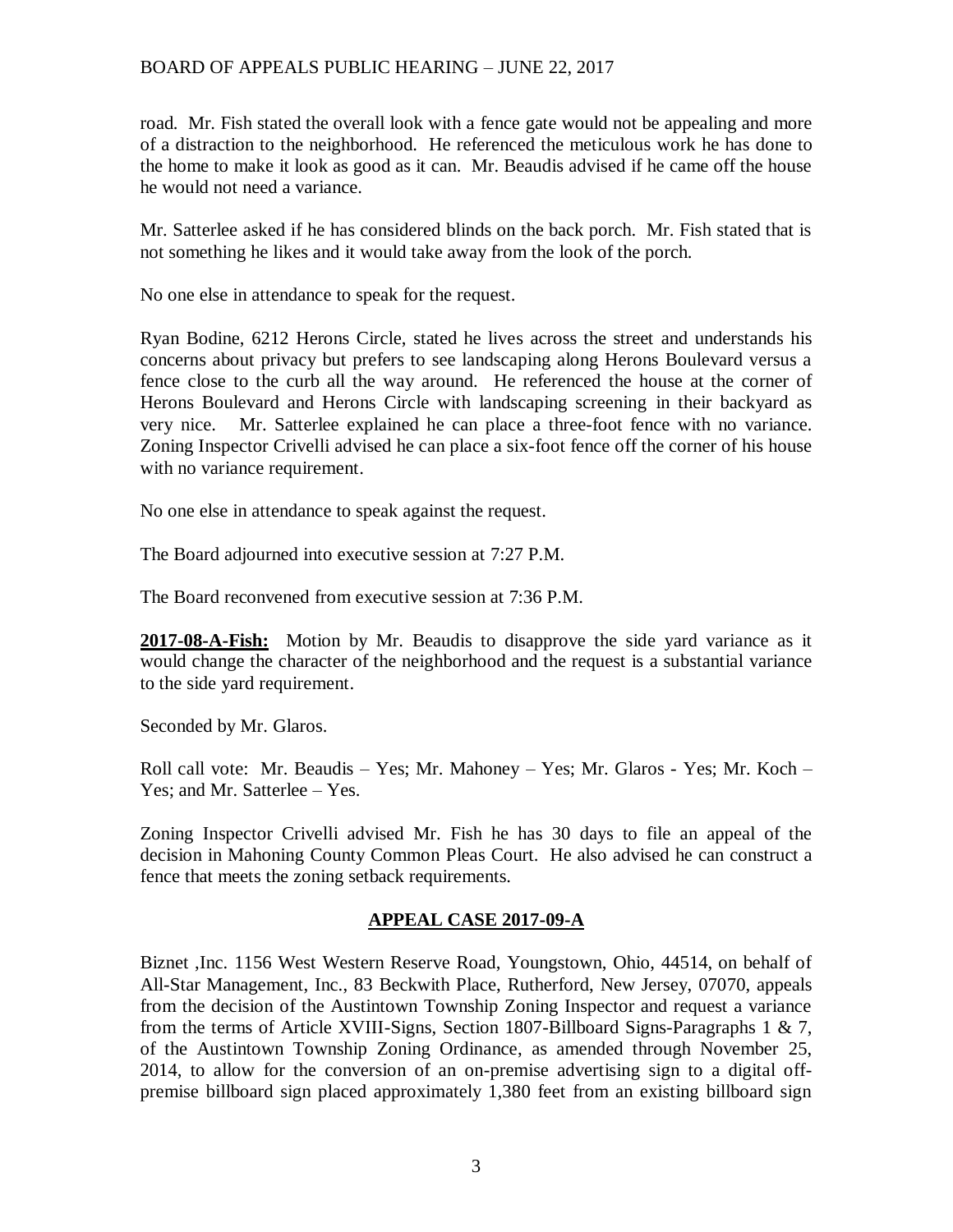and with a sign face measuring approximately 709 sq. ft. at the property located 5425 Clarkins Drive. Only one (1) double face billboard sign shall be permitted per lot, with said billboard not to exceed an overall height of thirty (30) feet, not exceed a gross area of 300 square feet. The placement of billboard and outdoor advertising signs shall be so placed as to maintain a distance of one thousand five hundred (1,500) lineal feet between one another as measured from the base of each sign, regardless of whether the signs are both located on the same single road corridor or are both located on different road corridors. Said property is further described as Lot No. 5, Clarkins Plat No. 1, Parcel 48- 042-0-062, is located on the south side of Clarkins Drive, approximately 450 feet east of the North Canfield-Niles Road-Clarkins Drive intersection; and is zoned as a Business B-2 District in Austintown Township, Mahoning County, State of Ohio.

Zoning Inspector Crivelli read the applicant's letter of request dated May 17, 2017 into the case record, referenced a letter of permission from All Star management allowing the applicant to represent their property, a non-scaled site plan, a sign elevation drawing, a foundation drawing, the case mailing list prepared by the zoning office, and three plat maps of the property. Zoning Inspector Crivelli explained the distance to the Cregan billboard that was approved in the Sheetz conditional use permit at a previous public hearing that has not been erected as of this date.

Carla Clark, 1156 West Western Reserve Road, Youngstown, Ohio, 44514, asked the Board to consider the proposed billboard will not be visible to the closest billboard (Cregan) when it is constructed. She stated she specializes in digital and vinyl billboards and has one in Boardman. She has had an engineer analyze the existing sign structure and has submitted drawings to validate the fact that the structure will support the digital cabinets on order. The digital billboard will be facing the westbound traffic on 680. It will not be double sided. The rotation will be every ten seconds. It will be good for that area as there are no residences impacted and the sign will only be visible to interstate traffic.

Mr. Satterlee inquired about the backside of the sign. Ms. Clark stated there would be no advertising utilized and it would look as it does now. It includes six I-beams. She referenced a picture of the back side marked as Exhibit "A". She stated what she is proposing will be an improvement to the structure. It will be a rustoleum burgundy color painted for aesthetic purposes and to protect the steel beams. Digital cabinets will be placed on the beams. The cabinets open from the back.

Mr. Beaudis inquired if her proposal complies with State regulations in terms of brightness and other items listed in the letter of application. Ms. Clark stated ODOT does not request, these are nominal numbers, she is working with Stanton Electric and they usually want it around 60 or 70 give or take say ten feet away. This sign will only be facing interstate traffic and will not be any brighter than other signs in the area. She stated ODOT does not require any specific numbers but there are best practices listed and at the bottom. You do not want a blinding sign. She uses the average nominal settings. The ODOT application does not ask for number readings.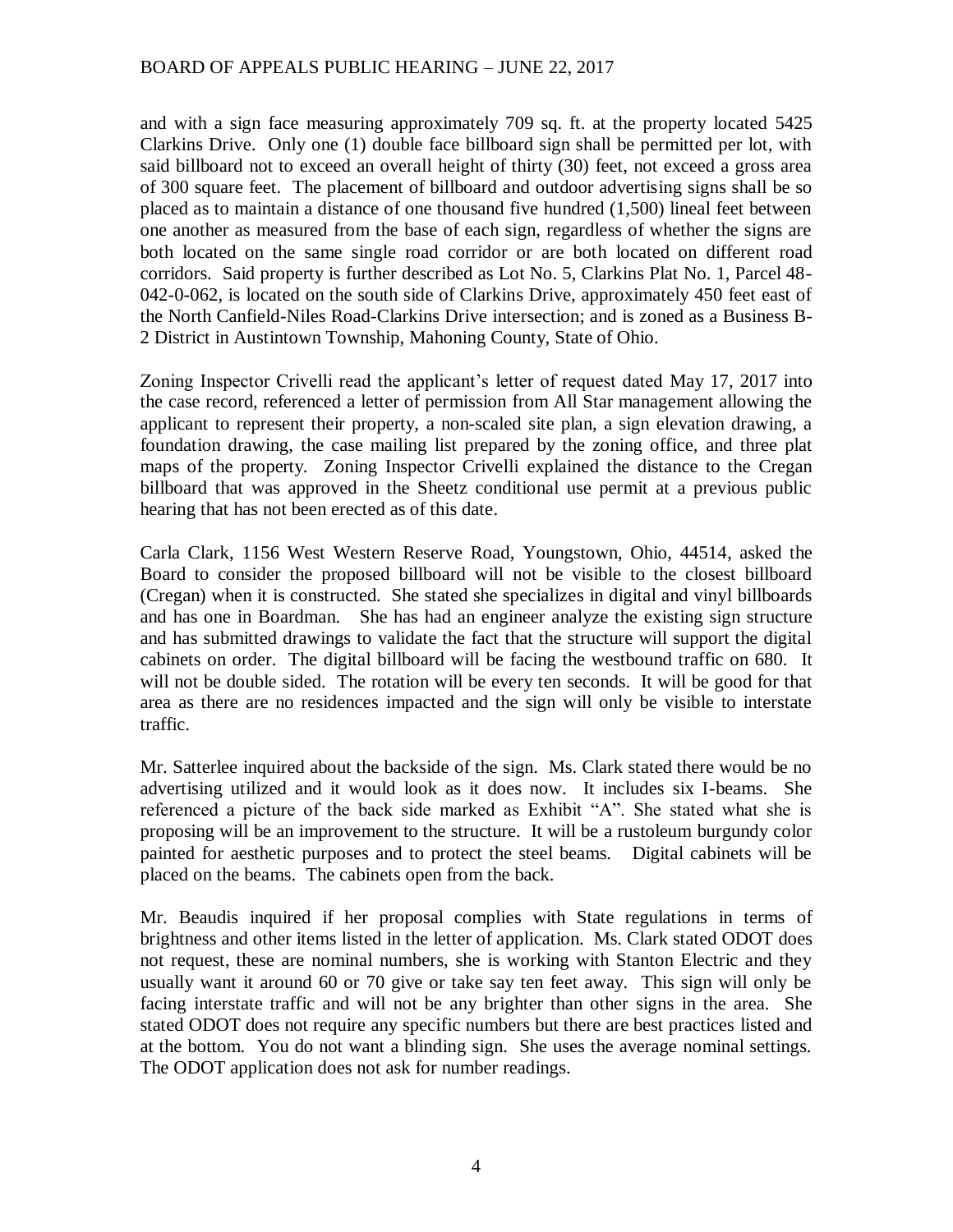Mr. Koch inquired about the costs of the sign. Ms. Clark advised it was not one cabinet but several cabinets joined together. The investment will be between \$15,000.00 to \$20,000.00 not including installation. The cabinets are about 63 inches long. Diamond Steel does her installations.

Mr. Koch inquired about the number of advertisers being ten. Ms. Clark answered in the affirmative and stated each message would last for ten seconds. Mr. Koch inquired about the cost per message and the traffic count. Ms. Clark estimated a digital advertisement message running 24/7 will cost between \$700.00 to \$1,500.00 per month. The traffic count is 50,000 to 55,000 a day. The sign will have a network camera and an internet service will monitor the sign. The monitoring camera will be placed so it does not extend beyond the property line (Exhibit "B").

Mr. Glaros inquired about her other signs. Ms. Clark stated she has one other sign with vinyl on one side and digital on the other. She stated this sign is solid and will be good for a single sided sign. She depicted the side of the sign that will have the camera. The current sign is tattered wood and is a mess. The current owners don't really know what to do with it and this is a win-win for everyone.

No one else in attendance to speak for the request.

No one in attendance to speak against the request.

**2017-09-A-Biznet:** Motion by Mr. Koch to approve the variance including all representations made.

Seconded by Mr. Mahoney.

Roll call vote: Mr. Beaudis – Yes; Mr. Mahoney – Yes; Mr. Glaros - Yes; Mr. Koch – Yes; and Mr. Satterlee – Yes.

Zoning Inspector Crivelli advised Ms. Clark to bring a permit from ODOT for the sign approval or have ODOT send an e-mail advising no permit is required. He also advised her to make application with Mahoning County for a building permit.

There being nothing further to come before the Board, the hearing was adjourned at 8:01 P.M.

AUSTINTOWN BOARD OF ZONING APPEALS

Darren L. Crivelli, Zoning Inspector, Austintown Township

APPROVED:

Bob Satterlee – Chairman